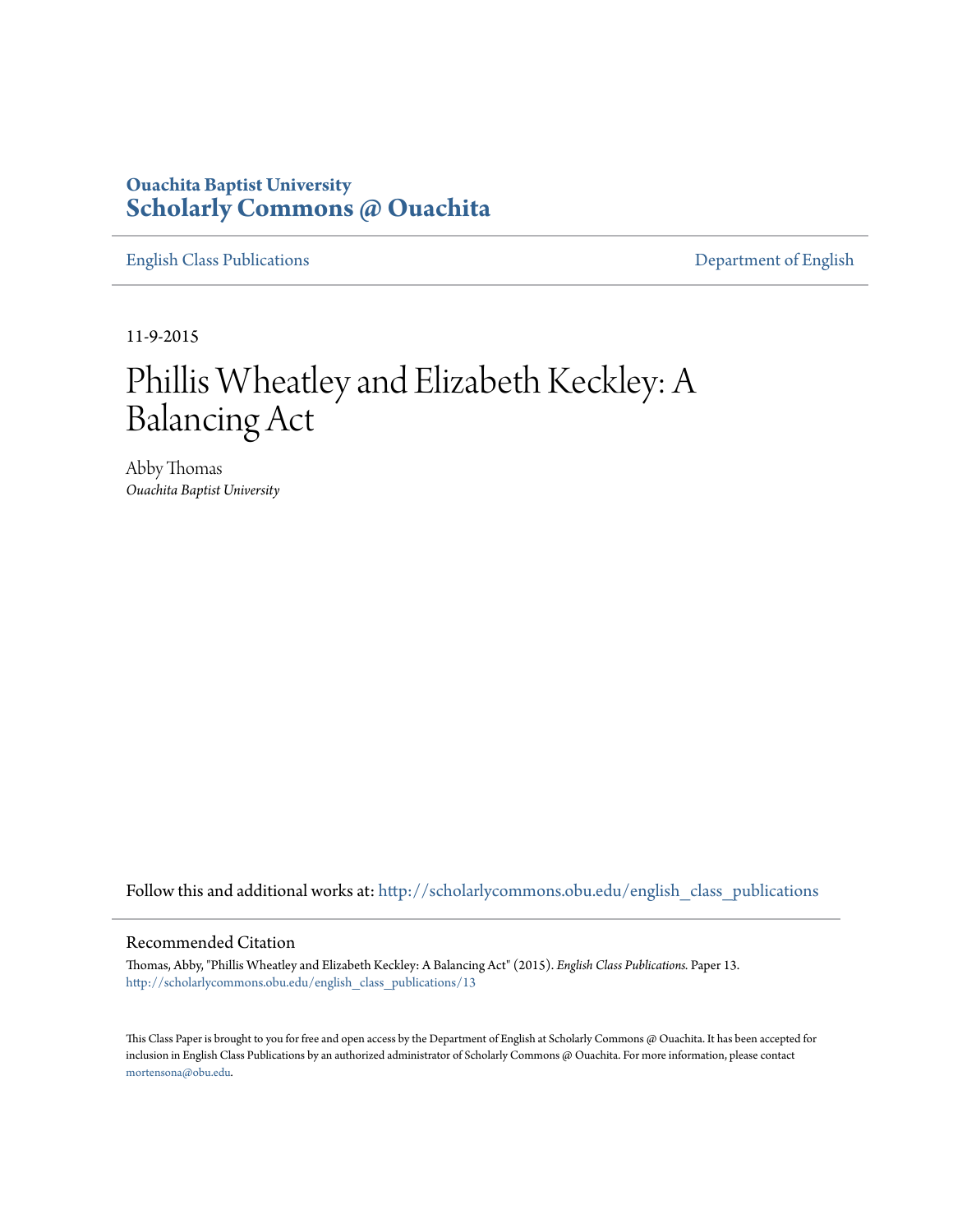Abby Thomas Prof. Pittman Am. Lit. I 9 November 2015

Phillis Wheatley and Elizabeth Keckley: A Balancing Act

Minority authors such as Phillis Wheatley and Elizabeth Keckley in the antebellum period found themselves in a precarious position. As a slave and former slave, respectively, before and after the Civil War, they were writing to an audience that overtly excluded them and in a culture that did not allow them a voice. Because of this they had to try to strike a careful balance between what they may have thought and what their contemporary audience wanted to hear or expected them to say. However, when they were able to achieve this balance a more modern audience, separated from the author by more than a century, often interprets tact as weakness. Or when an author made a stir in her time by challenging expectations of African Americans and the status quo, she now goes relatively unnoticed because what she did no longer feels radical. It is important as readers, then, to recognize the situation of authors like Wheatley and Keckley and try to balance our interpretation ourselves/as well.

Phillis Wheatley was brought to Boston as slave in the mid 1700s when she was about eight years old. The Wheatley family bought her to be a domestic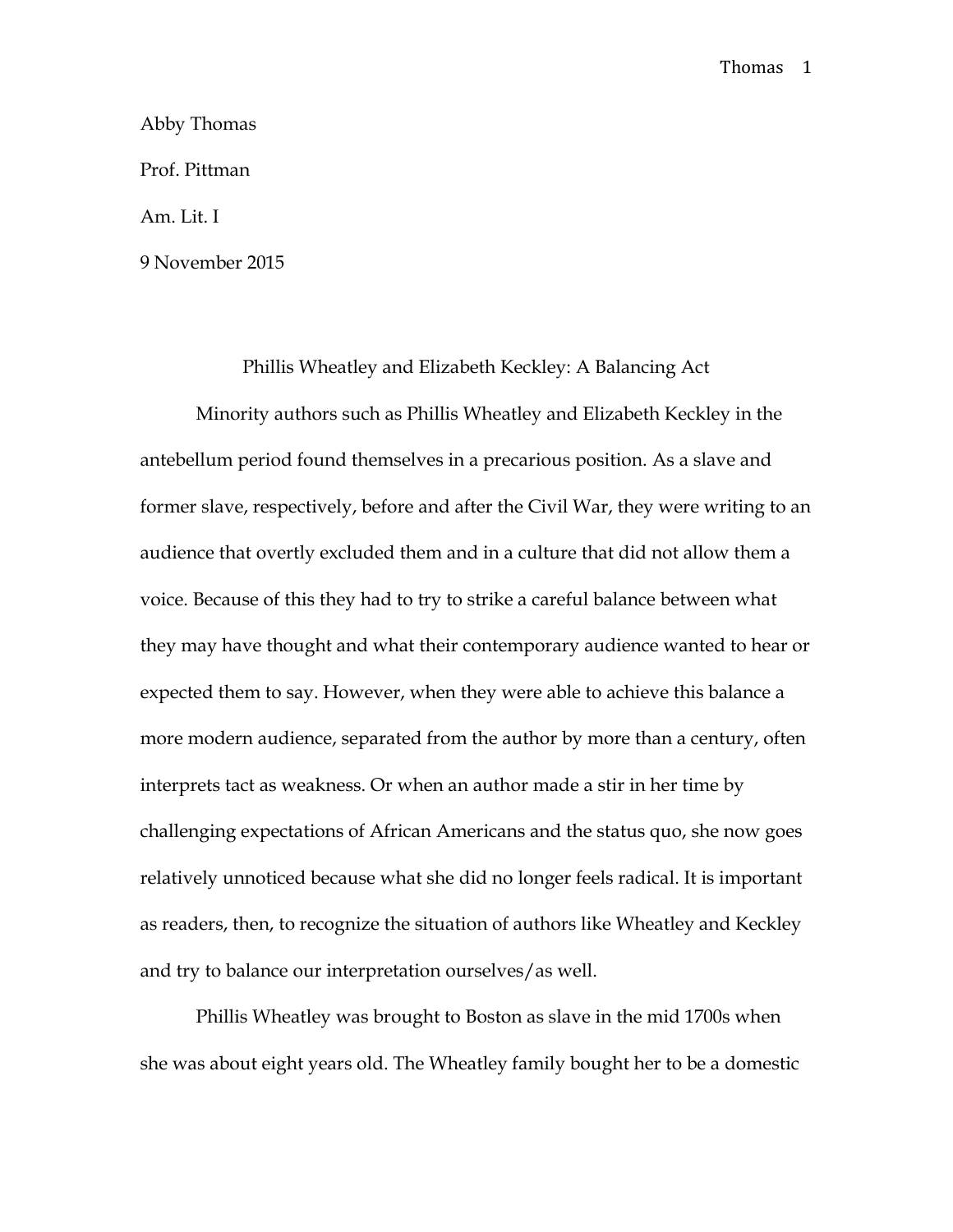servant, yet once they discovered her intelligence and abilities she was educated and given a favored position in the Wheatley household where they allowed her to write and move among their social circle (Levernier 65-66). However, dispite this relative privilege and comfort (her life did not consist of the backbreaking agricultural labor of some slaves) her life was still not her own; she was still considered chattel. Her subservient position was certainly a part of every aspect of her life and affected her writing as well. For example, in her poem addressed to the Earl of Dartmouth while expressing her desire for American independence she references her own subservient state.

> Should you, my lord, while you peruse my song, Wonder from whence my love of Freedom sprung, Whence flow these wishes for the common good, By feeling hearts alone best understood, I, young in life, by seeming cruel fate Was snatch'd from Afric's fancied happy seat: … Such, such my case. And can I then but pray

Others may never feel tyrannic sway? (Wheatley 20-25, 30-31)

Her language is not exceptionally strong; she wrote with noticeable reserve on such a personal and controversial topic, but this reserve allowed her to have a voice. Had Wheatley written with less constraint she would not have been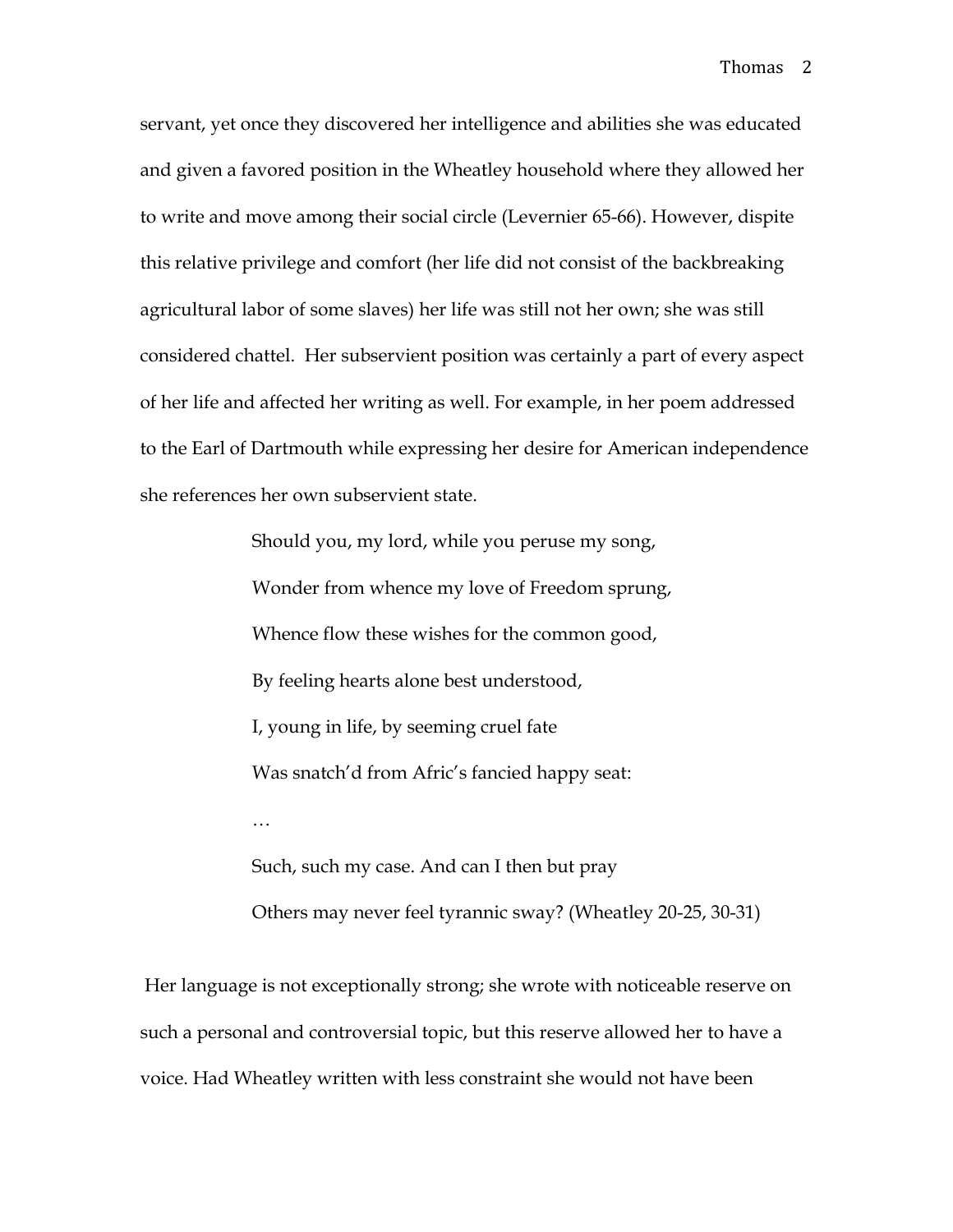allowed to publish<sup>1</sup>, but because she did not directly challenge the existing and accepted conditions, her voice was not immediately smothered by those in power.

Contemporary criticism of Wheatley reflects the fact that she did not try to be overtly controversial. She was often regarded with disbelief, many did not think that a black slave was capable of writing such fine poetry, and those that did believe she could write saw her as a curio (Rawley 675). "Many were astonished at the poetry of Phillis Wheatley and showered her with praises because they had not expected such capabilities from an African… To them, Blacks who made contributions were always the exception and never the general rule" (Jamison 409). Wheatley was seen as an excellent poet and an interesting topic of conversation, but not terribly contentious.

In the twentieth century, however, the criticism heats up. After the Civil Rights Movement, African Americans were looking at "Black Americans who are considered pioneers in demonstrating the talents and gifts of the Afro-Americans"(Jamison 408), and Phillis Wheatley, one of the first and certainly the most famous Black authors in America, could not be ignored. However, while in her day Wheatley was a fairly benign character, in the 1970s she was cast as a whitewashed villain who "lacked pride in her heritage" (Jamison 411). She had

 $\overline{a}$ 

<sup>&</sup>lt;sup>1</sup> Her book was almost not printed. The London publisher could not believe a "Negro" could have written it and would not print the volume until they received a paper signed by the Governor and other important people proving her authenticity (Rawley 675-676).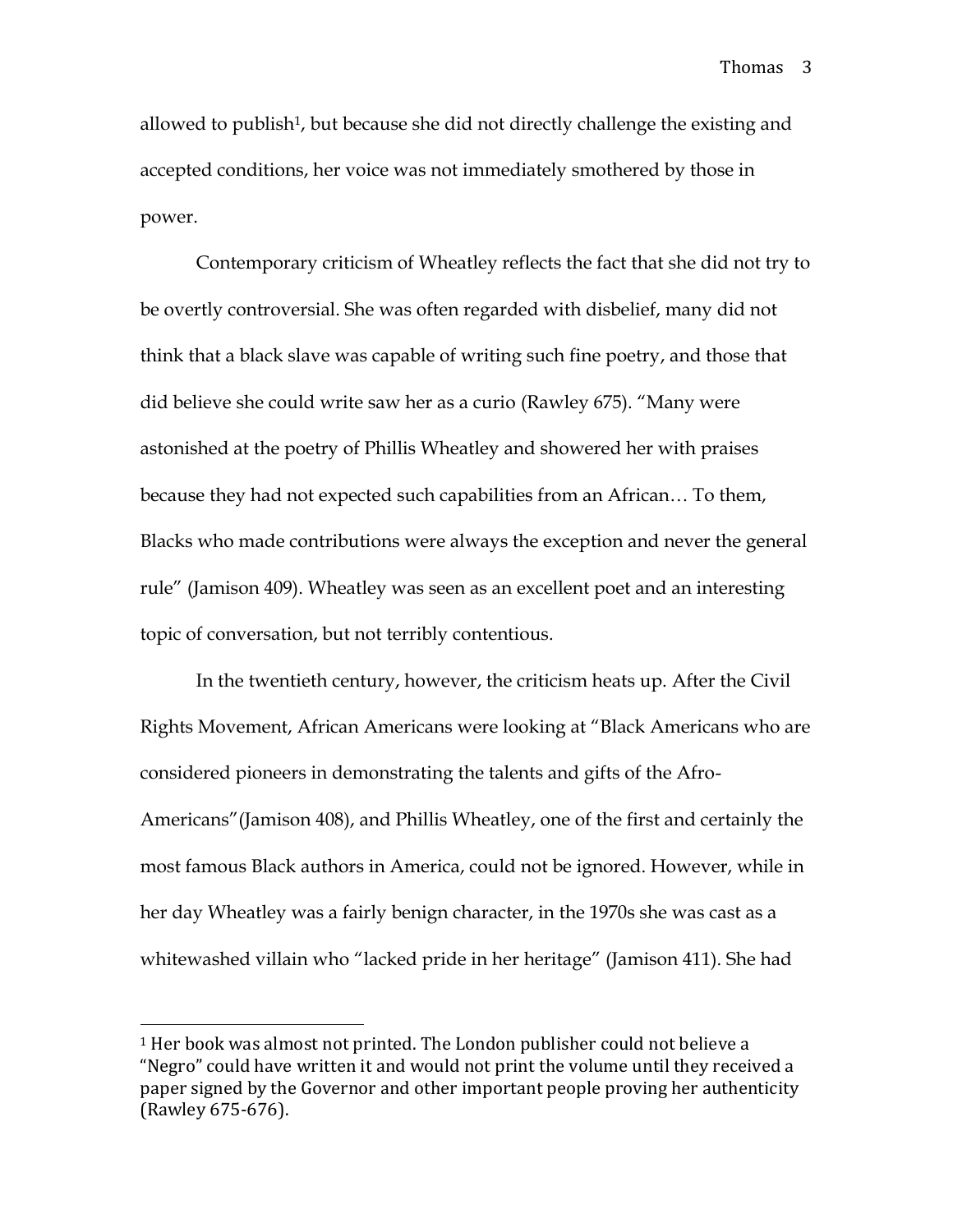not been enough. She was not slave enough; because she did not receive the kind of brutality that others experienced, she was not seen as being in a "real slave situation" (Smith 404). She was not "Black enough"; she had been so completely "brainwashed to the point of expressing totally the sentiments of Whites" and lacked any kind of race consciousness (Jamison 411, 414). Because she did not say exactly what these mid 20<sup>th</sup> Century critics wanted her to say and denounce slavery and the ruling class for the horrors they caused openly and explicitly, she was weak.

However, this criticism seems a bit unfair; these people living hundreds of years later, who have never themselves been enslaved, telling someone who was one of the few with an opportunity to speak at all that she "settled for being much less than the black woman she could have been" (Smith 405) does not feel quite right. They were expecting what was needed and possible in their time from someone who lived in a vastly different era. Wheatley wrote with the prevailing culture in mind, and this consciousness is reason we know she existed at all. If Wheatley had written they way her harshest critic wanted they would have never even heard her name.

Some scholars, though, have taken a more balanced view of Wheatley and acknowledged her rather fragile position.

> Though Phillis Wheatley may not have been a black nationalist (and of course such a stand would have been impossible considering the time and her position), nonetheless she was very race conscious, very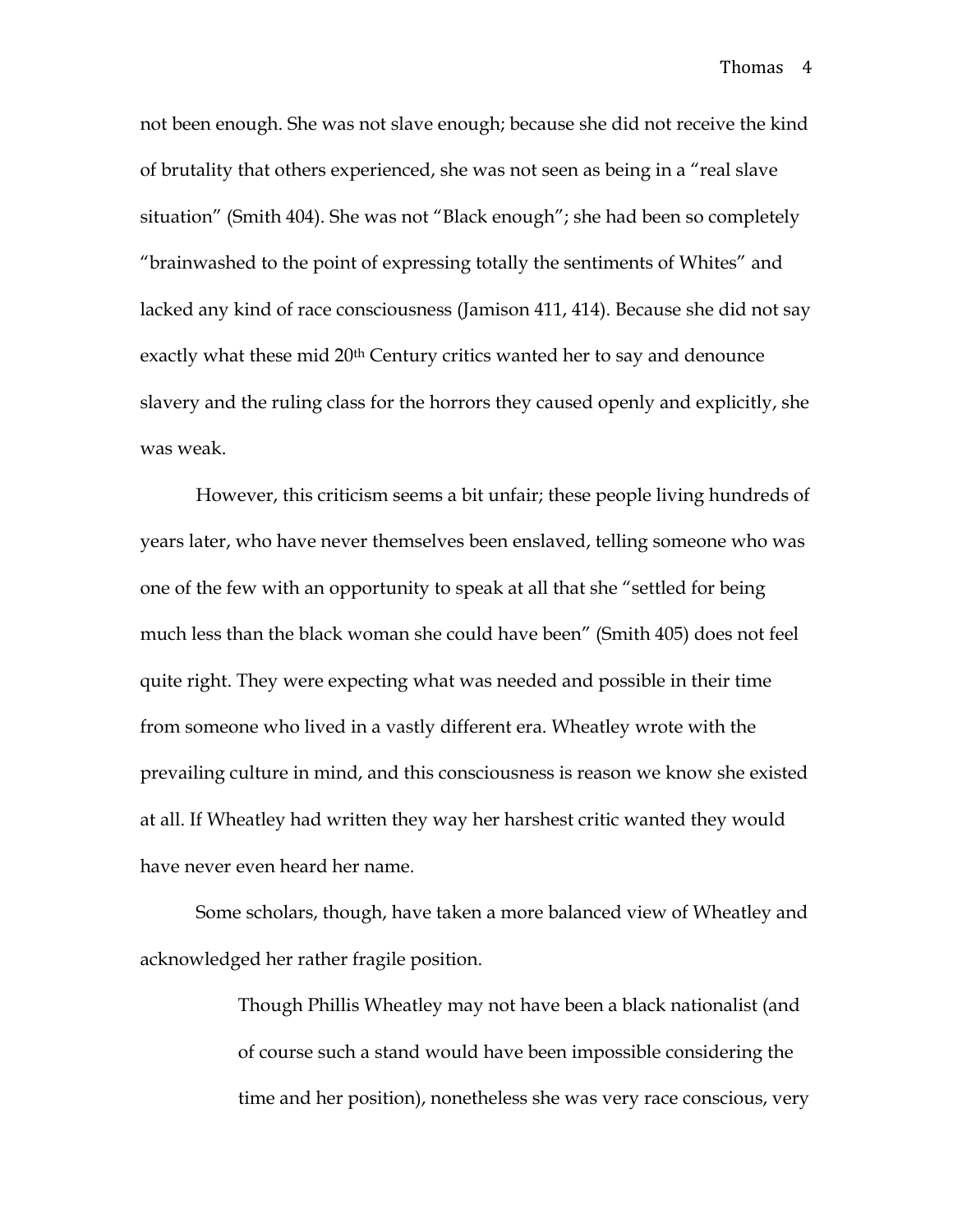aware of her position as a slave, and not at all 'smug' in this position (as comparatively desirable as it may have been) in the Wheatley household. In fact, it can be shown that she protested slavery… (Matson 223)

Matson acknowledges that Wheatley had to make some capitulations in order to be allowed to write, and shows that if she had said what a modern critic would want her to say, and perhaps even what she really thought, she would have been hidden from history. "She had much cause to be bitter, yet more cause to hide it" (Matson 229). She could not risk overtly offending those in power because they, in fact, owned her.

On the other end of the spectrum from Phillis Wheatley, there is Elizabeth Keckley. She did not explicitly challenge the societal norms, but the way she presented herself did cause outrage and she was immediately very controversial after publication. Keckley's book *Behind the Scenes, or, Thirty Years a Slave and Four Years in the White House* begins as a slave narrative, briefly recounting the author's childhood and experience as a slave in the South and her work to buy her freedom, but it quickly moves to her perspective, as confidant of Mrs. Lincoln, of the "Old Clothes Scandal" that tarnished the former first lady's public reputation. As her dressmaker, Keckley was privy to much of the Lincolns' private life that went on behind closed doors while they were in the White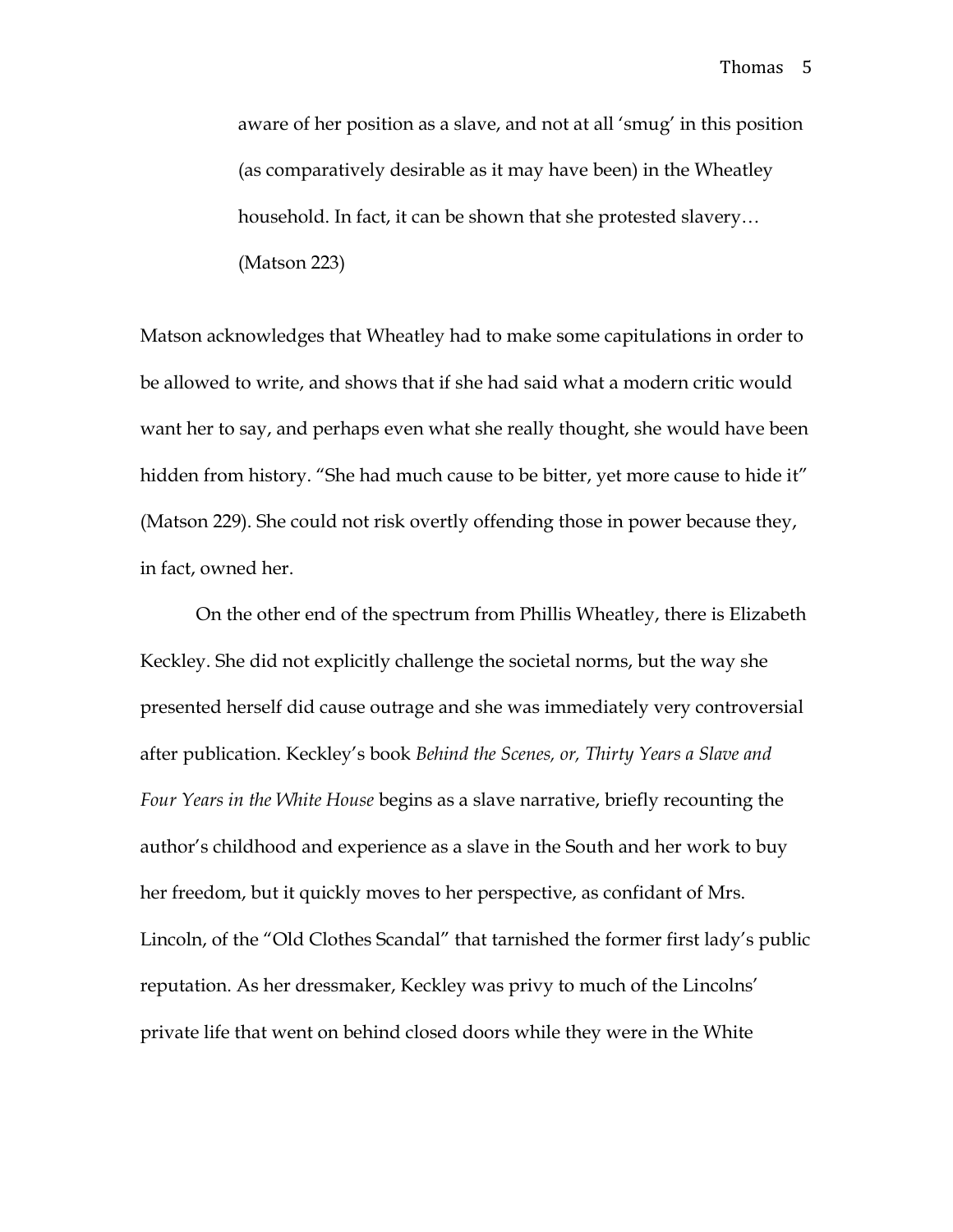House, and Keckley used this information to attempt to salvage Mary Todd Lincoln's character in the public eye.

However, what Keckley meant for good quickly became the object of outrage. Newspapers published scathing reviews. "*Putnam's Magazine*, for example called it the 'the latest, and decidedly weakest production of the sensational press,' which 'ought never to have been written or published' and could not be read by 'any sensible' person 'with pleasure or profit'"(Sorisio 19). The *New York Citizen* called the book "the vile slanders of an angry negro servant" and said, "The violation of privacy is the besetting sin of a portion of the American press, but no newspaper… has ever been guilty of anything so outrageous as the gossip of this woman Keckley"(Santamarina 529). Keckley was seen as overstepping invisible boundaries around her subject's privacy, a violation especially egregious because of her race. "Perhaps nowhere is the wrath against Keckley more evident than in the vicious parody spawned by her text, *Behind the Seams; by a Nigger Woman Who Took in Work from Mrs. Lincoln and Mrs. Davis.* This parody reveals the author's anxiety over an African American woman's rising in class and social status"(Sorisio 19) Keckley, as an outsider, intimidated her white audience and was open to scathing criticism that she, socially, was not allowed to rebut.

But why did Keckley intimidate her audience so? Carolyn Sorisio in her essay "Unmasking the Genteel Performer: Elizabeth Keckley's *Behind the Scenes* and the Politics of Public Wrath" argues that Keckley's book was the realization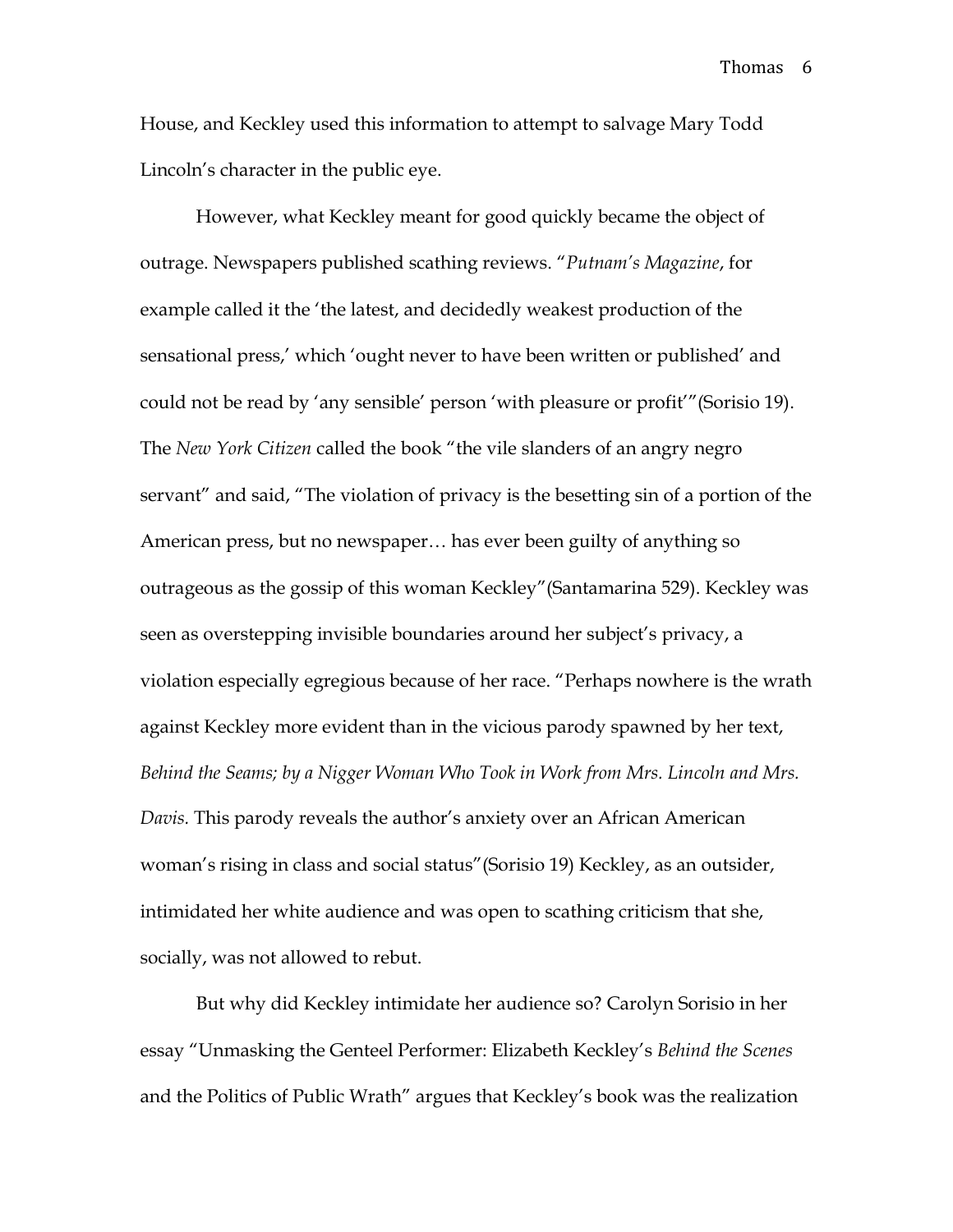of the white elites' greatest fear. A person who was supposed, in their view, to be property, or at least in a role of servitude, had acquired the means and power to throw aside whites' façade, or "mask of gentility", and reveal their hypocrisy to the world. "Rather than unveiling the secrets of African American women, Keckley withdraws the veil from the face of Mary Todd Lincoln's false gentility, exposing her to the public's gaze."(Sorisio 27) Keckley had overstepped her place as silent servant and had given herself the authority to speak about a white woman as equals in a way that jeopardized Lincoln's status.

Another author, Xiomara Santamarina, argues that, instead of overstepping social boundaries, Keckley transgressed labor boundaries. She was economically independent even though she, as an African American and, moreover, as an African American *woman,* was supposed to be dependent, yet she wrote with confidence about her own abilities and status in the marketplace. She was

> Inserting herself into a network of femininity and class taste that refuted conventional understandings of the 'degraded' slave woman. In large part, then, the scandal that greeted Keckley's text arose from her reviewers' refusal to grant her the status associated with being a 'modiste' [dressmaker] and their concomitant reinscription of Keckley as 'an angry negro servant,' the most generic and commonly invoked type of black menial female worker. (Santamarina 519-520)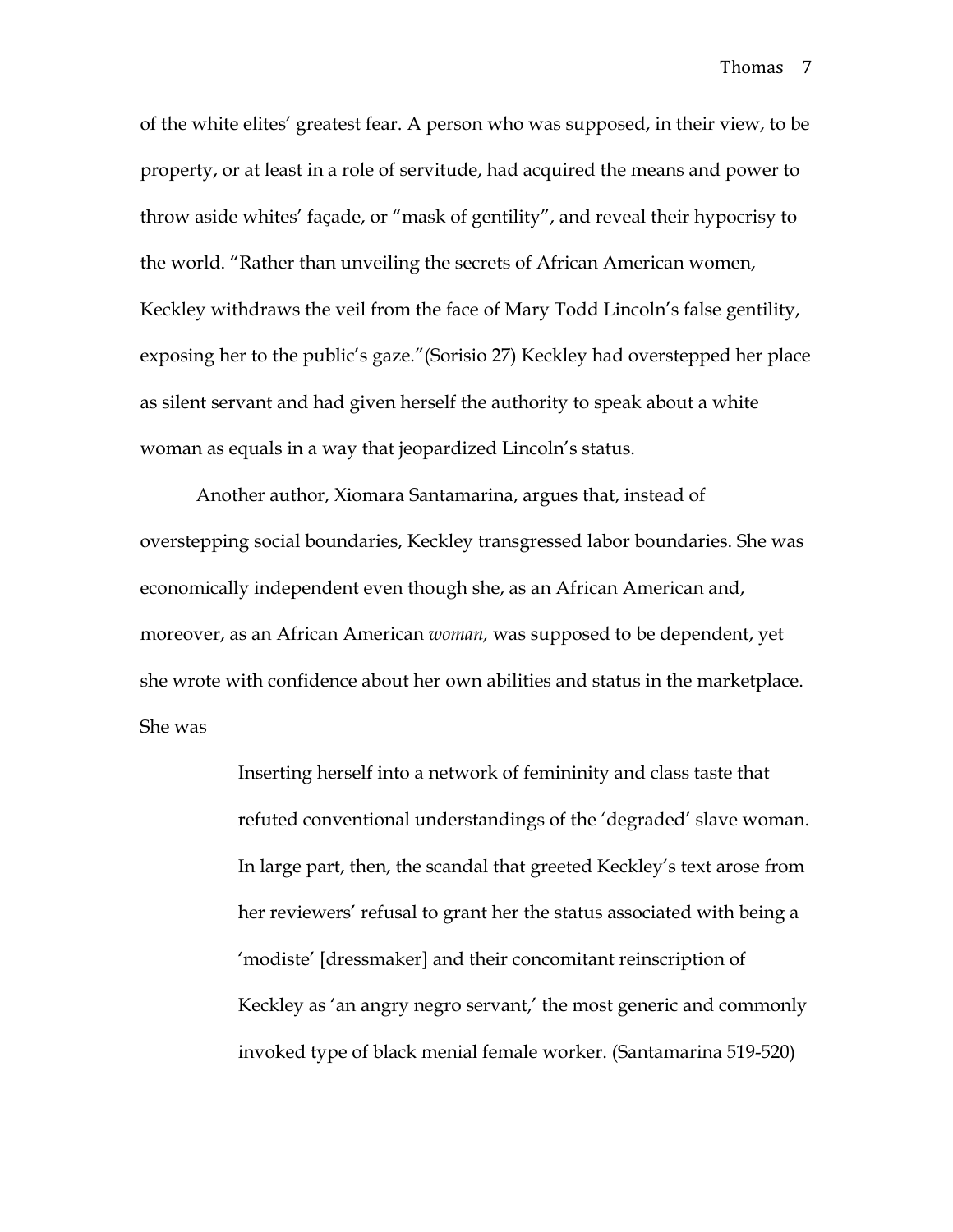Keckley was trying to overcome the separation that existed between her and her audience, which produced an angry and anxious media reaction that tried to push her back to her proper distance.

In another reversal of Phillis Wheatley's experience, the modern reaction to *Behind the Scenes* has been rather indifferent. The only two real opinions about the book are that Keckley meant what she said and did truly have good intentions, or, as in the case of many Lincoln historians, they "read *Behind the Scenes* as a prototype for today's political 'kiss and tell'" (Santamarina 517). Yet, for the most part people are indifferent to Elizabeth Keckley herself and her attempt to exercise power through publishing. She is not seen as a strong advocate for the African American cause; her work is mainly known for the public scandal that followed, which scholars use most often to analyze contemporary race relations and society. In Keckley modern scholars would seem to have a strong figure who played a significant role in African American society, yet she is often ignored in this context.

Minority authors, especially black, female, antebellum writers are always forced to meet the expectations of an audience to which they do not belong. If, as in the case of Phillis Wheatley, they met the expectations of their contemporary audience, they are often vilified by modern readers. Yet if they do not meet the contemporary expectations, as with Elizabeth Keckley, a modern audience may still discount them. These two authors always fail to meet expectations because they are always excluded from their audience, whether because of race or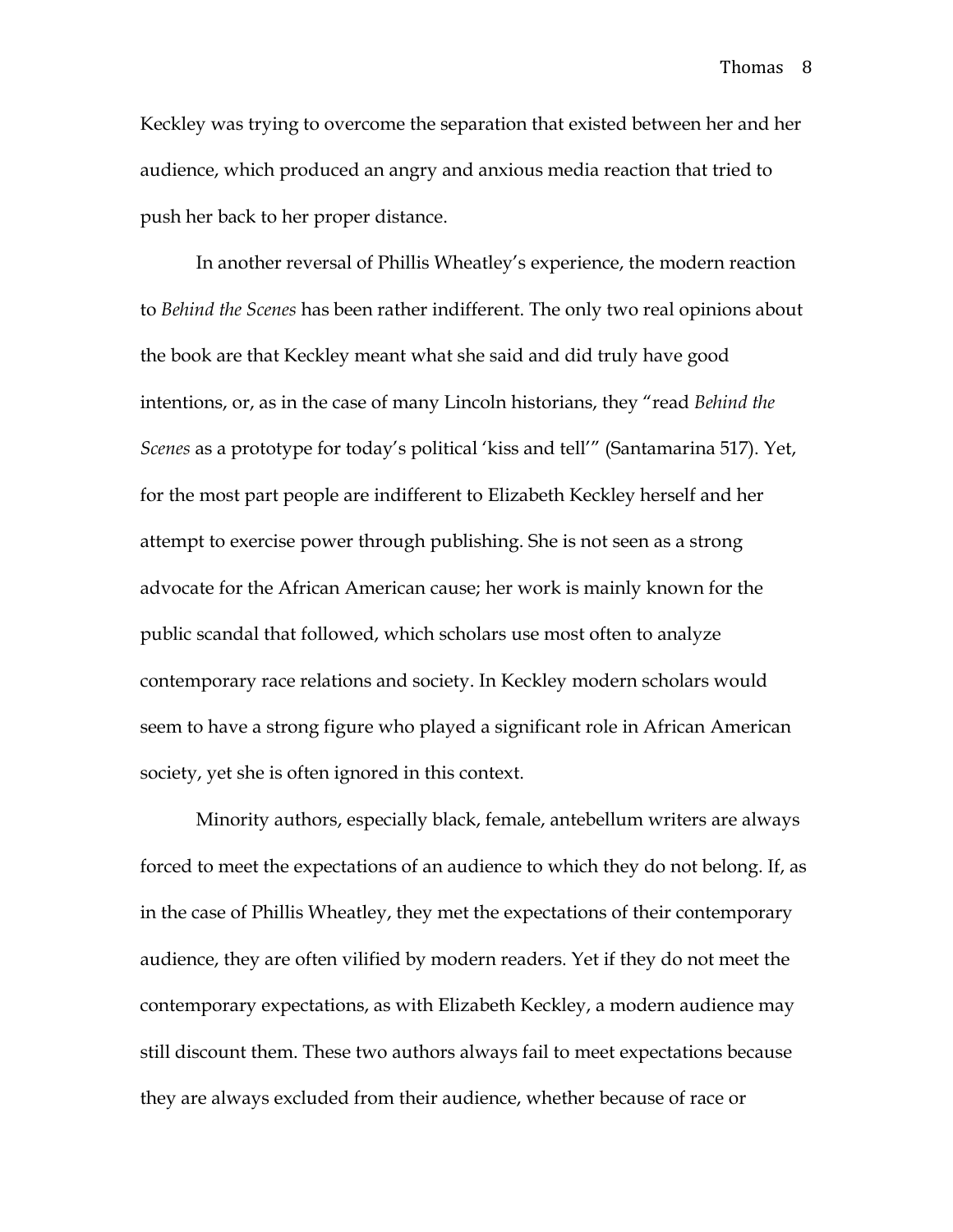because of time. We as readers must recognize their situation and the fine line they had to walk and come to their work with a balanced view in order to see the true extent and power of their contributions, even while they were still mindful and tactful regarding their environment.